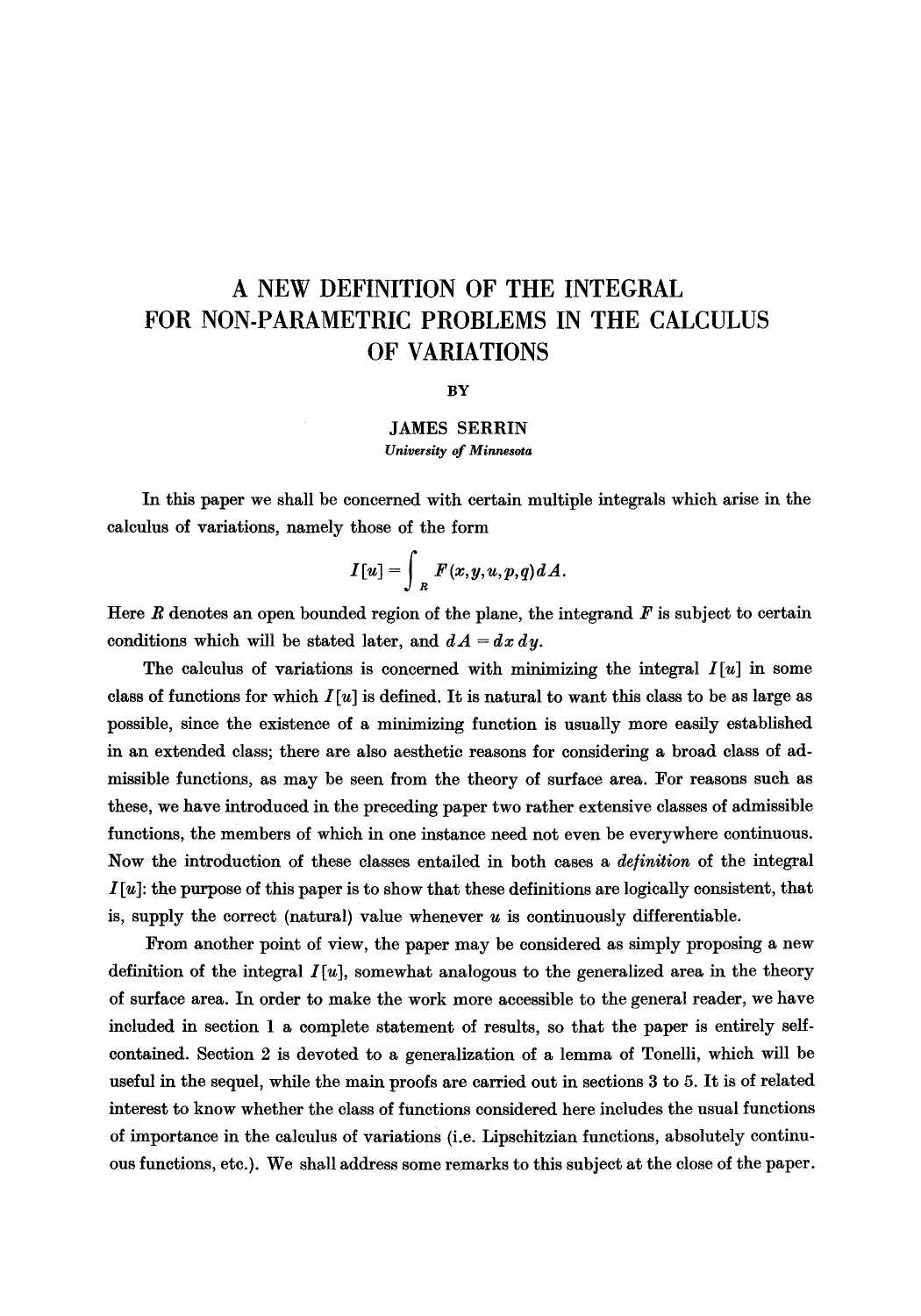The integral  $I_c[u]$  which we define below may be considered in an alternative way if one so wishes, namely, it can be thought of as arising from the well-known Frechet  $ex$ tension of a lower semi-continuous operator. Looked at this way, Theorem 2 then becomes the necessary verification of the lower semi-continuity property of  $I[u]$ . Although this point of view does not seem to be as fundamental as the one actually adopted, it does serve to connect the present paper with other investigations in the calculus of variations. In particular, our Theorem 2 is closely related with certain work of Tonelli [8] and Cinquini [3] on the lower semi-continuity of integrals, though it appears that the proof methods which we use are somewhat simpler than in those papers.

#### **1. Hypotheses and definitions**

We assume that the integrand  $F(x, y, u, p, q)$  is defined and continuous for all  $(x, y) \in R$ and all values of  $(u, p, q)$ . Furthermore, we suppose that the partial derivatives  $F_p$  and  $F_q$ exist and are continuous, and that

$$
F(x, y, u, p, q) \geqslant 0 \tag{1}
$$

and 
$$
E(x, y, u, p, q; P, Q) \ge 0, \quad (P, Q) \ne (p, q).
$$
 (2)

The main result of the paper (Theorem 2) requires a further condition on the integrand. We consider two possibilities:

 $\tilde{p}$  1. The function F has continuous partial derivatives  $F_{pp}$ ,  $F_{pq}$ ,  $F_{qq}$ ,  $F_{px}$ , and  $F_{qy}$ . *2. Condition* (2) *holds with the equality sign excluded.* 

Though these hypotheses can be weakened somewhat (see section 4), it is still not known whether the conclusion of Theorem 2 holds merely under the assumptions (1) and (2).

We turn now to the definition of  $I[u]$ , which forms the heart of the paper. Actually, we shall give several definitions, depending on the nature of the function  $u = u(x,y)$ .

1. u is continuously differentiable in R. The integral  $I[u]$  is defined in the obvious way, as the improper Riemann integral obtained by exhaustion of the region  $R$ ; that is,

$$
I[u] = \lim_{s \to R} I[u, S],
$$

S here denoting a proper subregion of  $R.(1)$ 

<sup>(1)</sup> It would also be possible to define  $I[u]$  as the Lebesgue integral of  $F(x, y, u, u_x, u_y)$  over R, but we prefer the present method on account of its greater simplicity.

Of course, if  $u$  has bounded derivatives in the whole of  $R$  it is obviously not necessary to use even the concept of improper integral.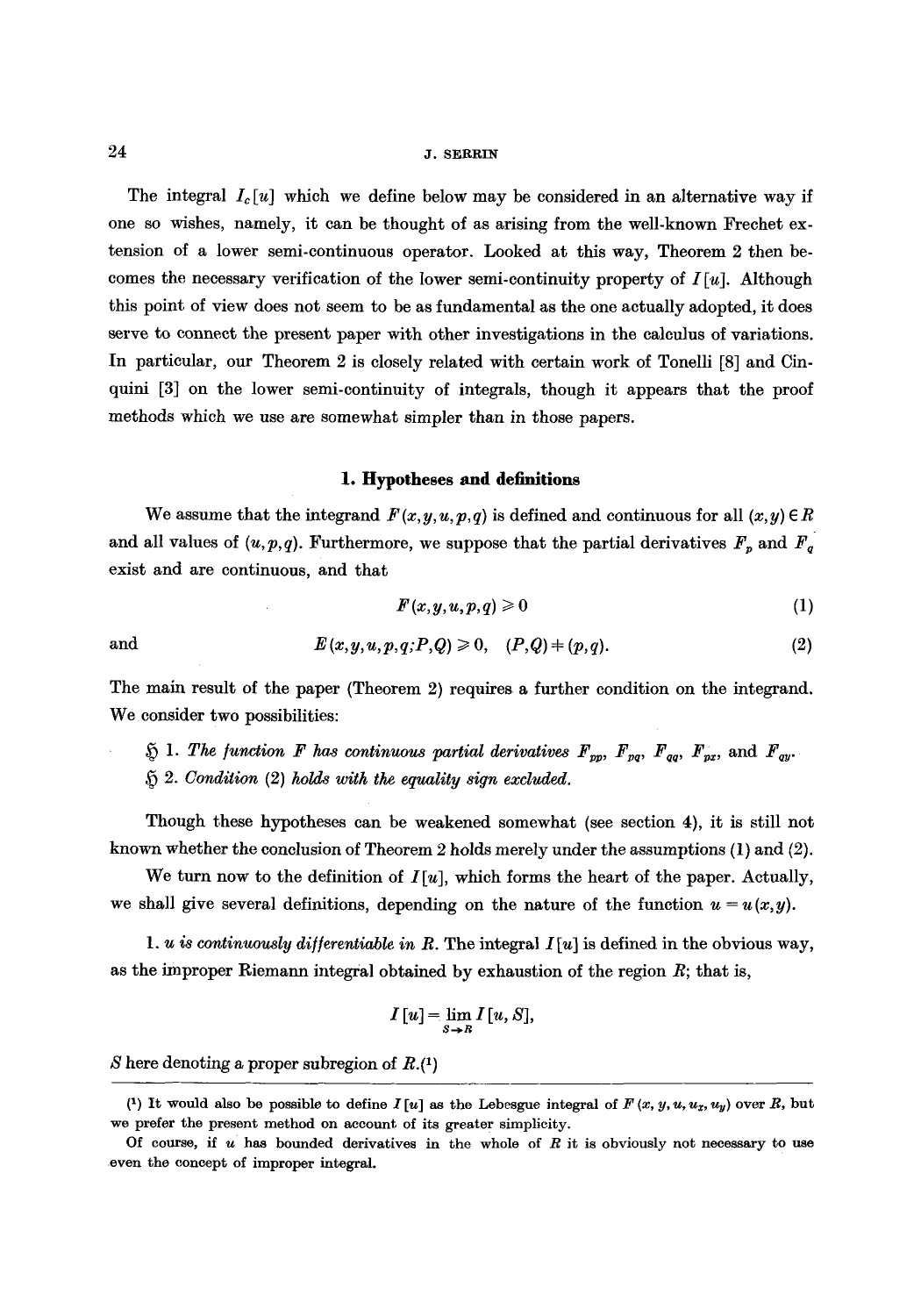2. *u is continuous in R.* Consider a sequence  $\{u_n\}$  of continuously differentiable functions, each function  $u_n$  being defined in a closed subregion  $R_n$  of R. Suppose that

$$
R_n \to R, \qquad \text{Max} \, |u - u_n| \to 0
$$

as  $n$  tends to infinity. Then we set

$$
I_C[u] = g.l.b. \text{ lim inf } I[u_n, R_n],
$$

where the g.l.b. is taken over all sequences of the type described above.  $I_c[u]$  is clearly well-defined, since the class of sequences in question is non-empty.

*3. u is measurable in R.* The only change from the preceding definition is that uniform convergence is replaced by almost everywhere convergence. The resulting integral will be denoted by  $I_M[u]$ .

The second and third definitions are generalizations of well-known definitions of surface area in the non-parametric case (cf. references  $[1, 2, 4, 5]$ ). This fact suggests that a theory of the integrals  $I_c$  and  $I_M$  be developed comparable to the theory of non-parametric surface area. The consistency theorem mentioned in the introduction is one step in such a program. Before stating this result, let us note the very agreeable semi-continuity properties which  $I_c$  and  $I_M$  possess as immediate consequences of their definition.

**THEOREM** 1. The integral  $I_c[u]$  is lower semi-continuous in the class of continuous *functions with the uniform open topology. More precisely, if*  $u_n$ ,  $n = 1, 2, \ldots$ , *is continuous in an open region*  $R_n$  and

$$
R_n \to R, \qquad \text{Max} \, |u - u_n| \to 0
$$

*as n tends to in/inity, then* 

$$
I_C[u] \leq \liminf I_C[u_n, R_n].
$$

*A similar result holds for the integral*  $I_M[u]$ ; thus, if  $u_n$  is measurable in an open region  $R_n$  and  $R_n \to R$ ,  $u_n \to u$  almost everywhere, then  $I_M[u] \leq \liminf I_M[u_n, R_n].$ 

The main result of the paper is that the integrals  $I_c$  and  $I_M$  represent successive extensions of  $I[u]$ . This may be stated in the form of two theorems:

**THEOREM** 2. If either hypothesis  $\mathfrak{H}$  1 or  $\mathfrak{H}$  2 holds, then  $I_c[u] = I[u]$  for each continuously *differentiable function u in R.* 

THEOREM 3. If u is continuous in R, then  $I_M[u] = I_C[u]$ .

The proof of Theorem 2 will be given in sections 3 and 4 of the paper, while the proof of Theorem 3 will be given in section 5. We note that throughout the paper the restriction to two independent variables is purely notational.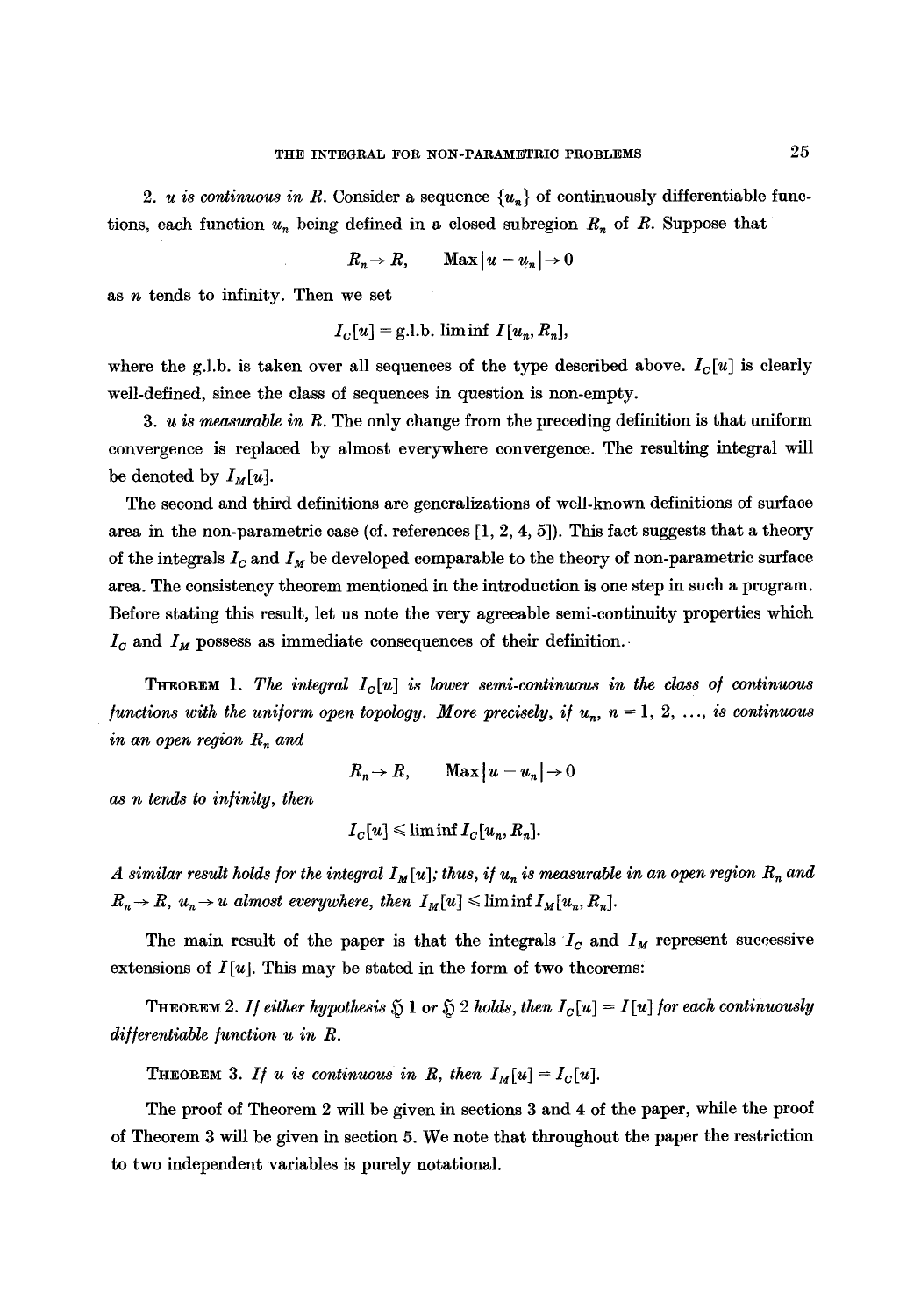#### **2. A lemma of Tonelli**

A one-dimensional form of the following lemma appears in Tonelli's *Fondamenti di calcolo deUe variazioni,* the two-dimensional form in his *Acta Mathematica* paper (but with a less explicit estimate). The interesting thing about the lemma, and the fact which makes it useful in the present application, is that the estimate (3) is obtained without using any differentiability properties of  $Q$  with respect to  $u$ .

LEMMA 1 (Tonelli). Let  $u = u(x,y)$  be a continuously differentiable function defined in a *closed region S with smooth boundary Z. We define* 

$$
J[u] = \int_{S} Q(x, y, u) \, p \, dA,
$$

where Q and its partial derivative  $\partial Q/\partial x$  are continuous functions. Then

$$
|J[u]-J[v]| \le M \oint_{\Sigma} |u-v| ds + M' \int_{S} |u-v| dA,
$$
 (3)

*where*  $M = \text{Max} |Q|$ ,  $M' = \text{Max} | \partial Q / \partial x |$ .

*Proof.* Suppose first that  $u + v$  throughout S, say  $v > u$ . Let S' denote the region in  $(x, y, z)$  space defined by the inequality

$$
u(x,y) \leq z \leq v(x,y), \quad (x,y) \in S.
$$

Applying the divergence theorem to this region we find

$$
\int\!\!\int\!\!\int\!\!\int_{S'} \frac{\partial\,Q}{\partial x} dx dy dz = J[v] - J[u] + \int\!\!\int_{\Sigma'} Q n_x d\,a,
$$

where  $\Sigma'$  denotes the lateral boundary of S', and  $n_x$  is the x-component of the unit outer normal vector to  $\Sigma'$ . The required estimate follows at once.

To prove (3) in the general case we simply approximate u and v by polynomials  $u_n$ and  $v_n$ . The preceding proof applies in each subregion  $S_i$  of S in which  $u_n \neq v_n$ ; by adding over these regions we get

$$
\begin{aligned} \left|J\left[u_n\right]-J\left[v_n\right]\right|&\leqslant \sum_{i}\left|J\left[u_n,S_i\right]-J\left[v_n,S_i\right]\right|\\&\leqslant M\oint_{\Sigma}\left|u_n-v_n\right|ds+M'\int_{S}\left|u_n-v_n\right|dA.\end{aligned}
$$

Letting  $n$  tend to infinity yields the inequality  $(3)$ .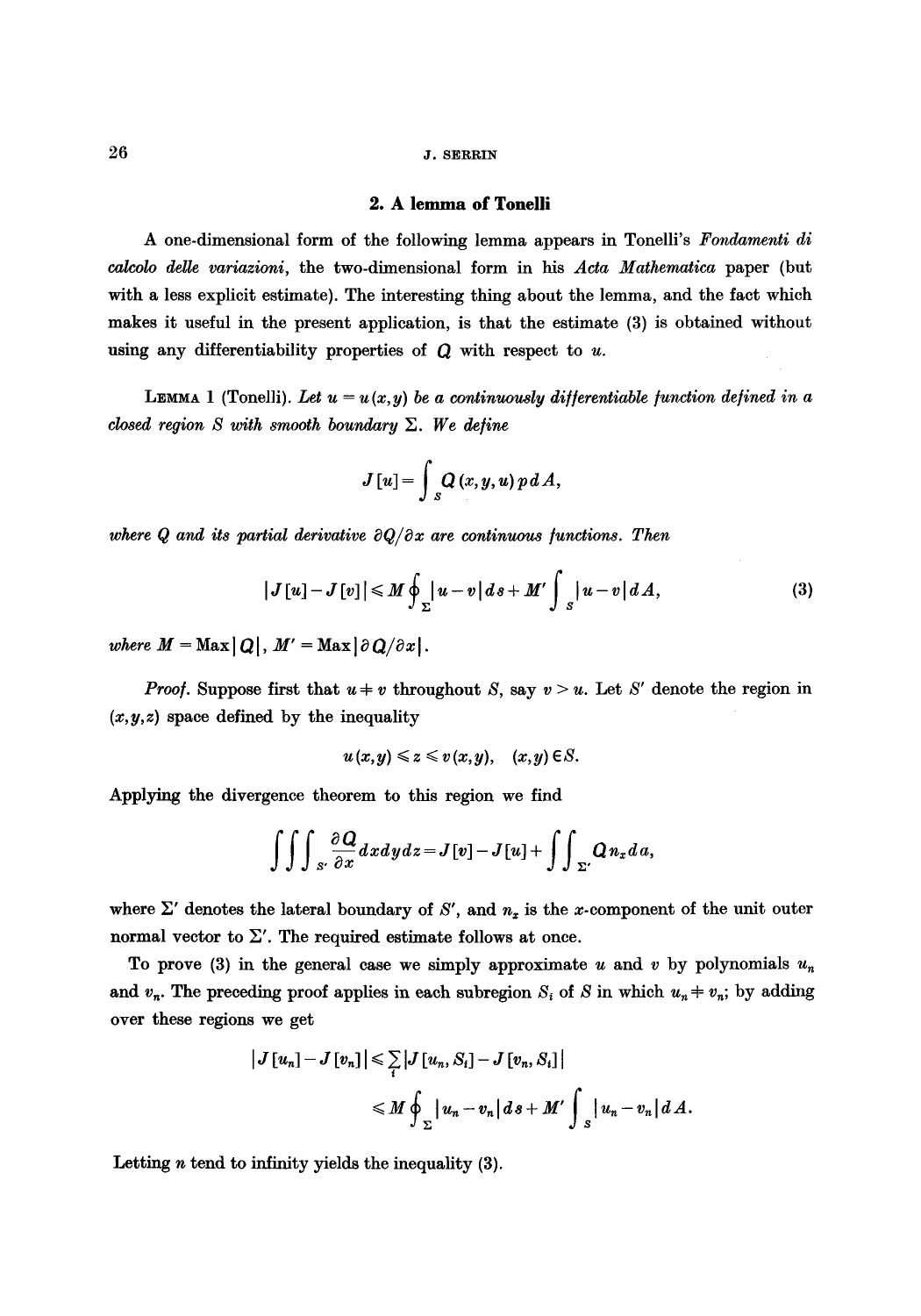It should be observed that the bounds  $M$  and  $M'$  appearing in (3) can be given the more explicit form

$$
M=\max_{\Sigma^*}|Q(x,y,z)|, \qquad M'=\max_{s^*}\bigg|\frac{\partial Q}{\partial x}(x,y,z)\bigg|,
$$

where  $S^*$  denotes the set in  $(x, y, z)$ -space defined by the inequality

$$
\mathrm{Min}[u(x,y),v(x,y)] \leq z \leq \mathrm{Max}[u(x,y),v(x,y)], \quad (x,y) \in S,
$$

and  $\Sigma^*$  denotes the lateral boundary of  $S^*$ . This remark will be of importance in the sequel.

#### **3. Proof of Theorem 2**

Consider a function  $u = u(x, y)$  which is continuously differentiable in R. Since u can be considered as the uniform limit of a sequence each of whose members is  $u$  itself, we obviously have  $I_c[u] \leq I[u]$ . We proceed now to prove the oppsite inequality. This proof will be carried through first under hypothesis  $\tilde{y}$  1, namely that the derivatives  $F_{pp}$ ,  $F_{pp}$ ,  $F_{qq}$ ,  $F_{px}$ , and  $F_{qy}$ , exist and are continuous (the method is due to Tonelli).

Let  $\varepsilon > 0$  be arbitrary, and let S denote a fixed closed subregion of R. We approximate  $u$  in  $S$  by a polynomial  $w$  such that

$$
|u-w|, |\nabla u-\nabla w|<\varepsilon.
$$

For the remainder of the proof we set  $p = u_x$ ,  $q = u_y$ ,  $p' = w_x$ ,  $q' = w_y$ . Evidently p' and q' are bounded in S independent of  $\varepsilon$ , say

$$
|p'|, |q'| < K \quad \text{in } S. \tag{4}
$$

Now let U be any continuously differentiable function in S. Using the definition of *E,*  we have the identity

$$
F(U, P, Q) = F(U, p', q') + (P - p) F_p(U, p', q') ++ (Q - q) F_q(U, p', q') + E(U, p', q'; P, Q), (5)
$$

in which the arguments *x,y* have been uniformly suppressed. From this equality follows

$$
E(u, p', q'; p, q) \leqslant 4 \epsilon M, \quad (x, y) \epsilon S, \tag{6}
$$

where M is an upper bound for  $|F_p|$  and  $|F_q|$  for the arguments  $(x,y,u,p',q')$ . In virtue of (4) it is clear that  $M$  can be chosen to depend only on  $S$  (and of course on the given function  $u$ ). Also from  $(5)$  and  $(6)$  follows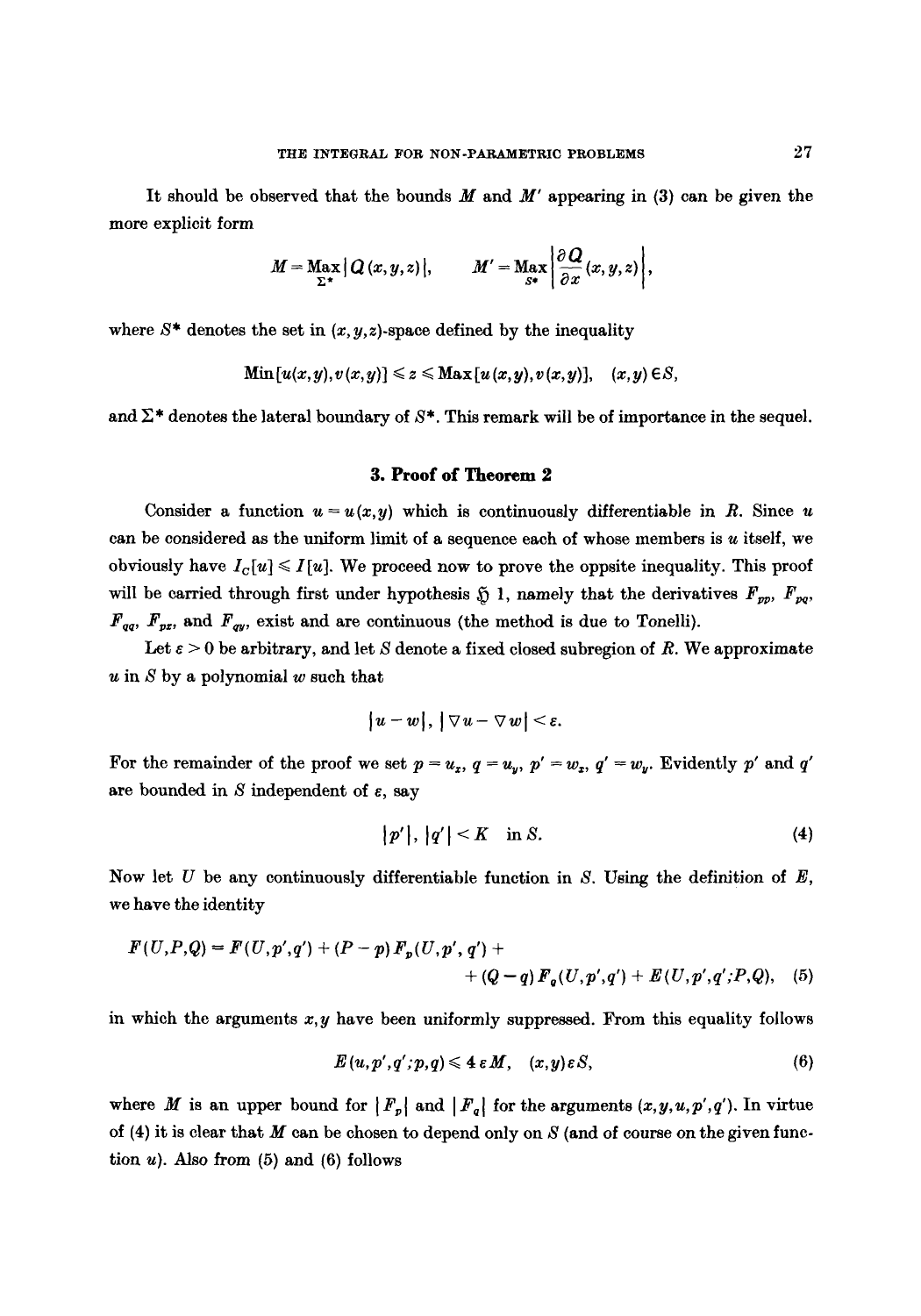28 J. SERRIN

$$
F(U,P,Q) - F(u,p,q)
$$
  
\n
$$
\geq F(U,p',q') + (P-p') F_p(U,p',q') + (Q-q') F_q(U,p',q') -
$$
  
\n
$$
- F(u,p',q') - (p-p') F_p(u,p',q') - (q-q') F_q(u,p',q') - 4 \epsilon M.
$$
 (7)

Now because of the assumption made concerning the derivatives of  $F$ , it follows that the functions

$$
Q(x,y,z) = F_p(x,y,z,p'(x,y),q'(x,y))
$$
  

$$
R(x,y,z) = F_q(x,y,z,p'(x,y),q'(x,y))
$$

have continuous derivatives  $\partial Q/\partial x$  and  $\partial R/\partial y$ . Hence if we integrate (7) over S, and use Tonelli's lemma (section 2) and the continuity of F,  $F_p$ , and  $F_q$ , the termwise differences in the second and third lines of (7) each contribute a term which tends to zero with Max  $|U - u|$ . Thus we have

$$
I[U,S]-I[u,S] \geqslant -\varepsilon_1-4\,\varepsilon M \text{ Area } S,
$$

where  $\varepsilon_1 \to 0$  as  $\text{Max} \mid U - u \mid \to 0$ .

The proof can now be completed easily, subject of course to the differentiability conditions on F. Let  $\{u_n\}$  be a sequence of continuously differentiable functions tending to u, as in the definition of  $I_c[u]$ . We may assume by the diagonal process that  $I[u_n, R_n] \rightarrow$  $I_c[u]$ . This being the case we can choose n so that, simultaneously,

$$
I[u_n, S] - I[u, S] \ge -\varepsilon - 4 \varepsilon M \text{ Area } S
$$
  
and  

$$
I[u_n, S] \le I[u_n, R_n] \le I_C[u] + \varepsilon.
$$

Since  $\varepsilon$  is arbitrary, these two inequalities together imply

$$
I[u,S] \leqslant I_C[u],
$$

and the required inequality follows at once.

#### 4. Proof of Theorem 2 **(concluded)**

In this section we shall prove the inequality  $I[u] \leq I_c[u]$  under the alternate hypothesis  $~5.2$ . A simple lemma is needed first.

LEMMA 2. Suppose that  $E > 0$  for all  $(P,Q) + (p,q)$ , and let  $D$  denote a bounded set of *values*  $(x, y, u, p, q)$ . Then there exists a constant  $x > 0$  such that

$$
E \geqslant \varkappa X, \qquad X = \sqrt{(P-p)^2 + (Q-q)^2}, \tag{8}
$$

*for all*  $(x, y, u, p, q) \in D$  *and all*  $X \geq 1$ *.*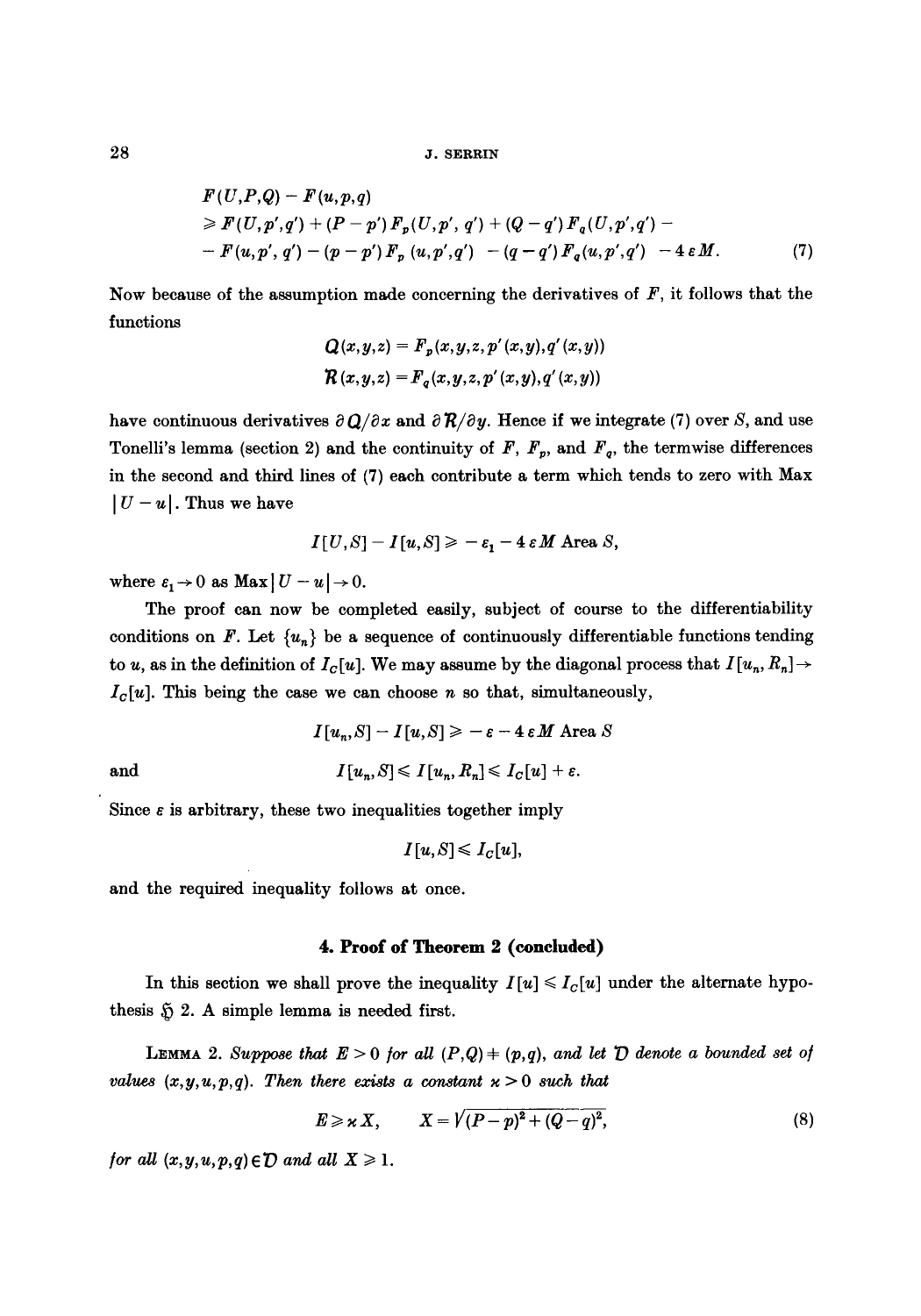*Proof.* Since the figurative surface is convex (see, for example the lemma in section 9 of the preceding paper), it is clear that (8) will hold with

$$
x = g.l.b. \lim_{x \to 1} E(x, y, u, p, q; P, Q).
$$

The lemma being proved, now let  $S$  be a fixed closed subregion of  $R$  with smooth boundary, and let  $\varepsilon$  be an arbitrary positive number. We observe that

$$
F(U,P,Q)-F(U,p,q)=(P-p) F_p(U,p,q)+(Q-q) F_q(U,p,q)+E(U,p,q;P,Q),
$$

whence for  $(x, y) \in S$ ,

$$
F(U,P,Q)-F(u,p,q)
$$
  
\n
$$
\geq (P-p) F_p(u,p,q) + (Q-q) F_q(u,p,q) + E(U,p,q;P,Q) - \varepsilon_2 X - \varepsilon_3,
$$

where  $\varepsilon_2$  and  $\varepsilon_3$  are positive numbers which tend to zero with Max  $|U-u|$ . Now the arguments  $(x, y, U, p, q)$  of E belong to some bounded set  $D$ , so that by Lemma 2 there exists a constant  $x > 0$  such that

$$
E \geqslant \varkappa X \quad \text{if} \quad X \geqslant 1, \quad (x, y) \in S.
$$

Moreover, the terms  $F_p(u,p,q)$  and  $F_q(u,p,q)$  can be approximated by polynomials A and B such that

$$
|F_p - A|, |F_q - B| < \varepsilon, \quad (x, y) \in S.
$$

It follows that, for  $(x, y) \in S$ ,

$$
F(U, P, Q) - F(u, p, q) \ge G - (P - p)A - (Q - q)B - \varepsilon_3,
$$
  
where  

$$
G = \begin{cases} -2 \varepsilon - \varepsilon_2 & \text{if } X < 1, \\ (\varepsilon - 2 \varepsilon - \varepsilon_2) X & \text{if } X \ge 1. \end{cases}
$$

Let us assume from here on that  $\varepsilon < \varkappa/4$  and that  $\text{Max} |U - u|$  is so small that  $\varepsilon_2 < \varkappa/2$ . Then  $G > 0$  for  $X \ge 1$ , and we find after an integration by parts that

 $I[U, S] - I[u, S] \geq - (2 \varepsilon + \varepsilon_2)$  Area  $S - \varepsilon_4$ ,

where  $\varepsilon_4$  tends to zero with Max  $|U - u|$ . The remainder of the argument is exactly as in section 3, and Theorem 2 is completely proved.

*Remark.* It will be seen that hypothesis  $\tilde{p}$  2 was used simply to establish Lemma 2. Thus Theorem 2 remains true if instead of  $$2$  we require only the following condition.

 $\tilde{p}$  2'. For each bounded set  $\tilde{p}$  in the *five-dimensional*  $(x,y,u,p,q)$  space there exists a *positive number*  $X_0$  such that  $E > 0$  for all  $(x, y, u, p, q) \in D$  and  $\sqrt{(P - p)^2 + (Q - q)^2} > X_0$ .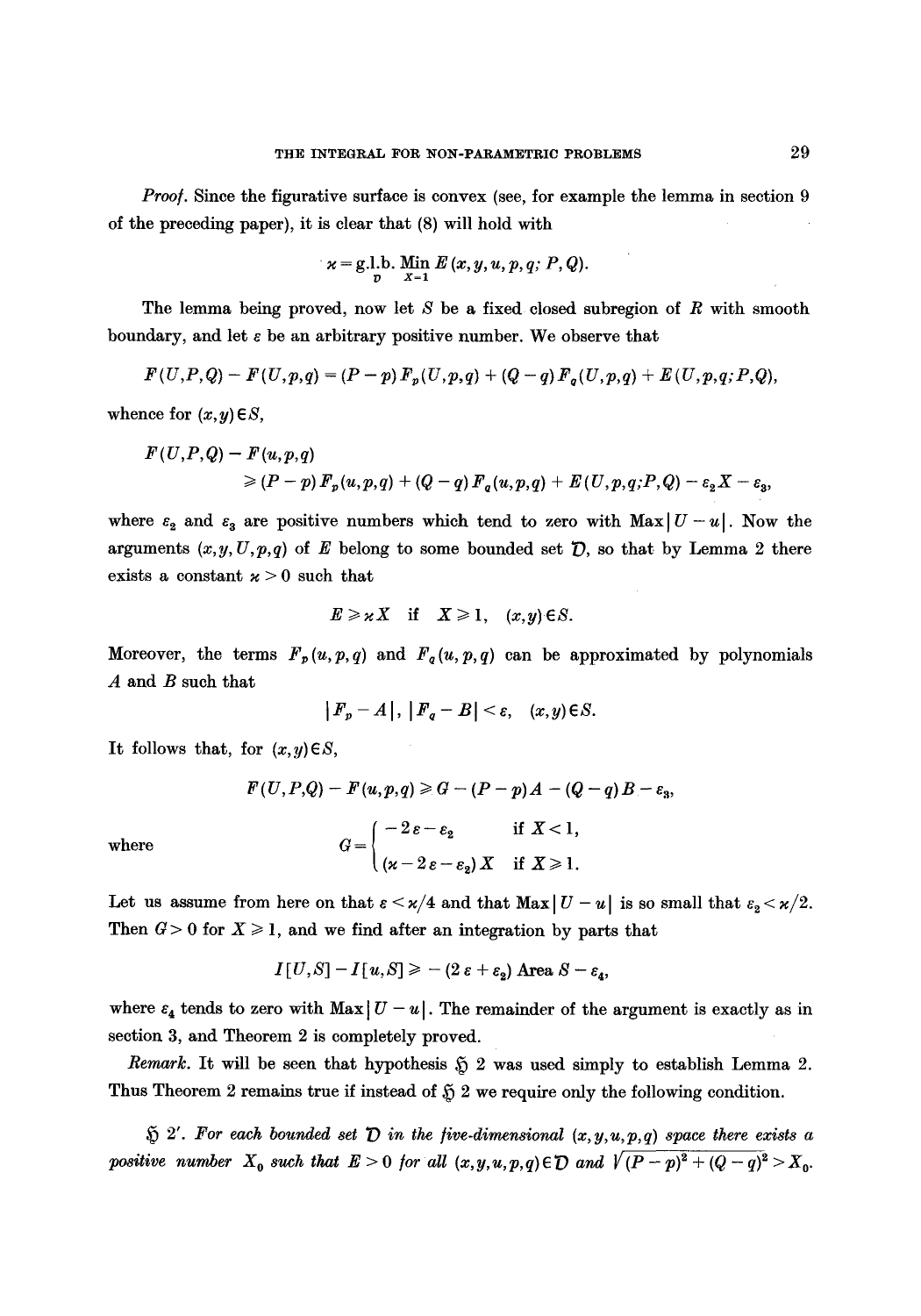#### 30 J. SERRIN

The differentiability condition  $\mathfrak{H}$  1 may also be lightened in certain cases, specifically whenever the integrand can be approximated by a twice differentiable function which satisfies the convexity condition (2). At first glance this may appear possible in all cases, but upon considerable reflection I have come to the conclusion that only certain integrands are amenable to this treatment, and that a general approximation procedure is not a simple matter after all.

## **5. Proof of Theorem 3**

Let  $u = u(x, y)$  be continuous in R. Since any sequence  $\{u_n\}$  allowable in the definition of  $I_c[u]$  is also allowable in the definition of  $I_M[u]$ , we obviously have  $I_M[u] \leq I_c[u]$ . We proceed now to prove the opposite inequality

$$
I_C[u] \leqslant I_M[u]. \tag{9}
$$

Let  $\{u_n\}$  be a sequence of continuously differentiable functions (each function  $u_n$ being defined in a closed subregion  $R_n$  of R) with the properties

$$
R_n \to R
$$
,  $u_n \to u$  almost everywhere in R,  
and  
 $I[u_n, R_n] \to I_M[u]$ . (10)

The existence of such a sequence is guaranteed by the diagonal process and the definition of  $I_M[u]$ . Our method of proving (9) is to construct from the sequence  $\{u_n\}$  another sequence  ${v_n}$  of piecewise continuously differentiable functions such that

$$
\mathbf{Max}\left|u-v_{n}\right|\to 0\tag{11}
$$

and 
$$
I[v_n, R_n] \leqslant I_M[u] + \varepsilon, \qquad (12)
$$

where  $\varepsilon$  is an arbitrary positive number. Once this is done, we can conclude that

$$
I_C[u] \leqslant \liminf I[v_n, R_n] \leqslant I_M[u] + \varepsilon,
$$

and (9) follows at once.

In order to construct the individual function  $v_n$  we first choose in  $R_n$  two polynomials  $w'$  and  $w''$  satisfying

$$
\left| w'-u-\frac{2}{n}\right|<\frac{1}{n},\qquad \left| w''-u+\frac{2}{n}\right|<\frac{1}{n}.
$$

Let M be an upper bound for the functions  $F(x,y,w',w'_x,w'_y)$  and  $F(x,y,w'',w'_x',w'_y')$ ,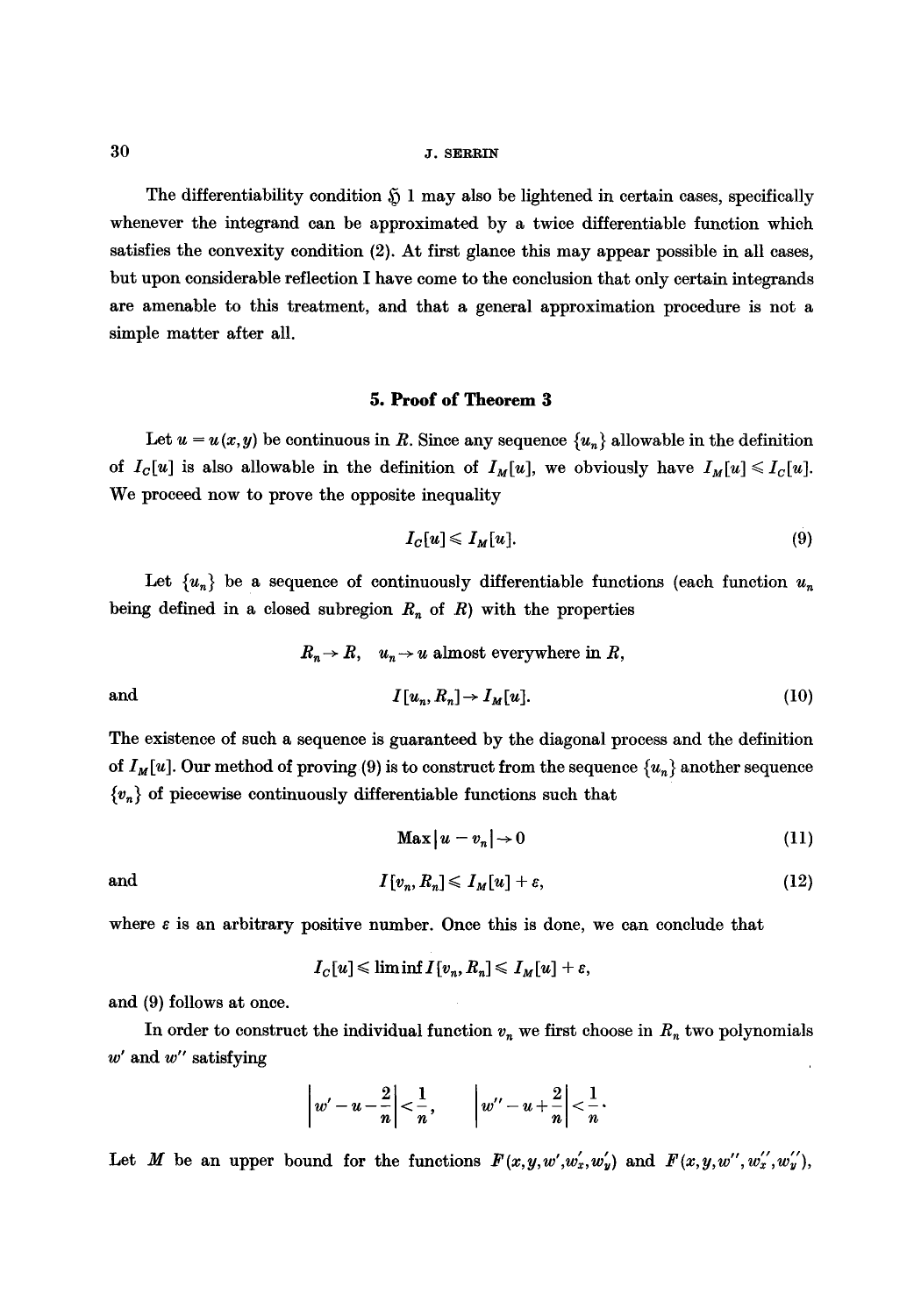for  $(x, y) \in R_n$ . Now according to a theorem of Egoroff  $u_n \to u$  almost uniformly,(1) hence there exists a set  $C$  in  $R_n$  with the properties

$$
\text{Measure } C \leqslant \varepsilon/2 \, M \tag{13}
$$

and 
$$
\lim_{m\to\infty} (\text{Max} |u_m - u|) = 0, \quad R'_n \equiv R_n - C.
$$
 (14)

From  $(1)$ ,  $(10)$ , and  $(14)$  follows the existence of an integer k such that

$$
I[u_k, R_n] \leq I_M[u] + \frac{1}{2}\varepsilon, \qquad \underset{R_n'}{\text{Max}}|u_k - u| < 1/n. \tag{15}
$$

We may assume without loss of generality that  $u_k$  is a polynomial. The function  $v_n$  is now defined by

$$
v_n = \begin{cases} w' & \text{if } u_k > w', \\ w'' & \text{if } u_k < w'', \\ u_k & \text{otherwise.} \end{cases}
$$

Clearly  $v_n$  is piecewise continuously differentiable, and can be substituted into the integral I.

Let *C'* and *C''* denote, respectively, the point sets where  $u_k > w'$  and  $u_k < w''$ . Then since  $w'' < u - 1/n$  and  $u + 1/n < w'$  one sees from  $(15)<sub>2</sub>$  that

$$
C' + C'' \subset C. \tag{16}
$$

Moreover, since  $|w'-u|$  and  $|w''-u|$  are each less than  $3/n$ , we have  $|v_n-u| \leq 3/n$ , so that (11) is satisfied. Finally

$$
I[v_n, R_n] = I[w', C''] + I[w'', C''] + I[u_k, R_n - C' - C'']
$$
  
\$\leq M \cdot \text{Area}(C' + C'') + I[u\_k, R\_n]\$  
\$\leq I\_M[u] + \varepsilon\$,

using (16), (13), and  $(15)<sub>1</sub>$ . This completes the proof.

#### **6. Final remarks**

Let  $u = u(x, y)$  be a Lipschitzian function in R, that is, suppose that for each proper subregion B of R there exists a constant  $M = M(B)$  such that the inequality

$$
|u(x,y)-u(x_0,y_0)| \leq M(|x-x_0|+|y-y_0|)
$$

<sup>(2)</sup> A sequence of functions  $\psi_n$  is said to converge almost uniformly to a function  $\psi$  in case for every positive  $\delta$  there exists a set C such that Measure  $C \leq \delta$  and lim  $\psi_n = \psi$  uniformly in the complement of C.